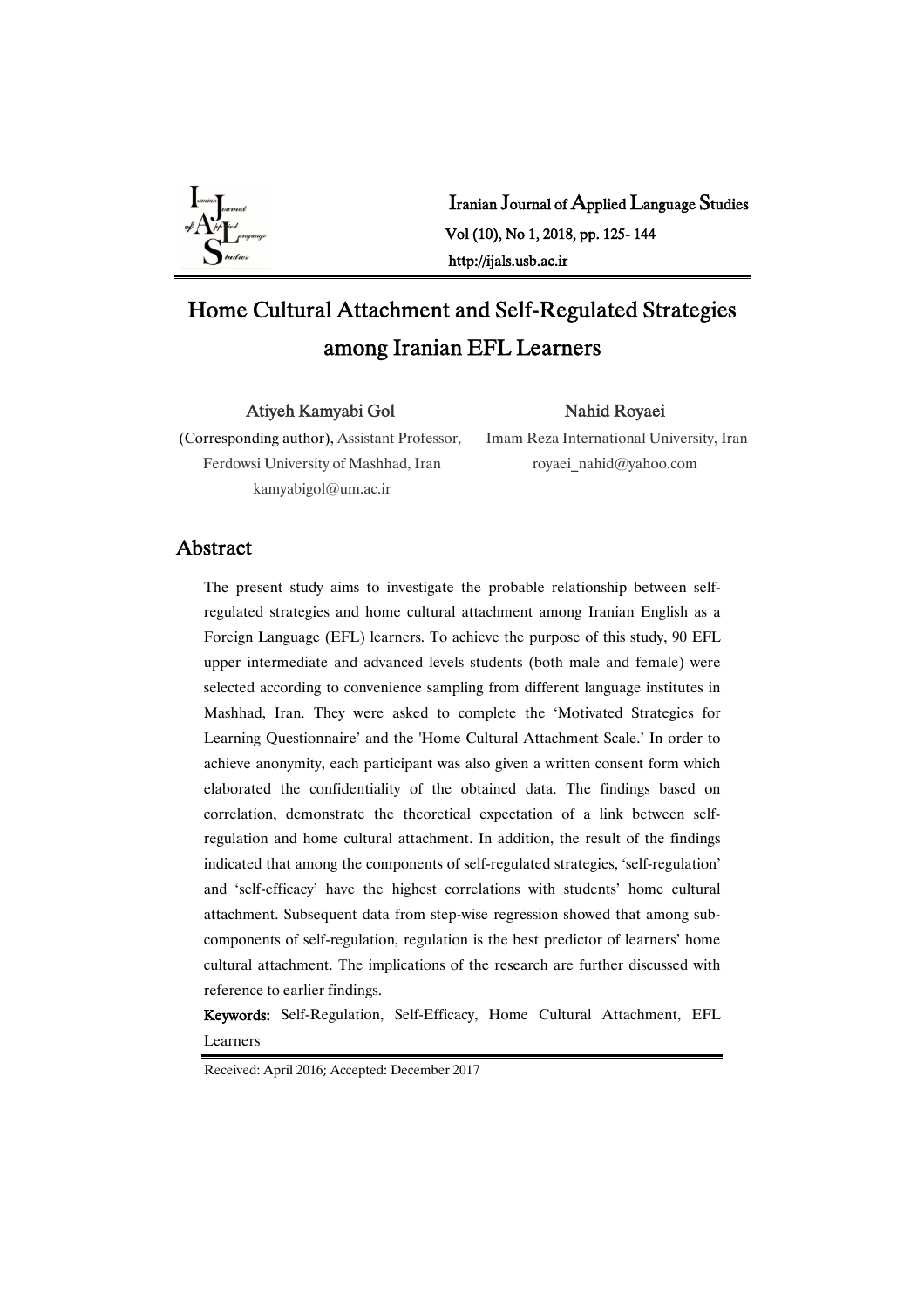# 1.Introduction

In our postmodern world today, knowledge of the world's languages and cultures is becoming more vital every day. The most widely cited definition of culture is provided by Tylor (1871) who mentions that in sociology culture is believed to be socially patterned human thought and behavior. Culture involves at least three components: what people think, what they do, and the material products they produce. Thus, mental processes, beliefs, knowledge, and values are parts of culture. Self-regulation is a concept which is derived from a socio cognitive perspective (Schunk & Zimmerman, 2003).

Self-regulation theory is a pervasive theory which has devoted a great deal of attention to itself since it has a significant influence on different aspects of human life such as students' achievement (Pintrich & De Groot, 1990), teaching profession (Yesim, Sunger, & Uzeuntiryaki, 2009), and sport experts (Clearly & Zimmerman, 2001). Zimmerman (2000, P.14, cited in Capa et al., 2009, p.345) defined self-regulation as "self-generated thoughts, feelings, and actions that are planned and cyclically adapted to the attainment of personal goals". In educational context self-regulated learners perform educational tasks with confidence, effort, and resourcefulness (Zimmerman, 1990). Contemporary teacher professional development motivates teachers to learn from their context of teaching (Randi, 2004). Students learning attainment as a source of feedback of teachers' profession is beneficial for self-regulated teachers (Rand, 2004). It is indicated that the more self-regulated the teachers are, the more they are successful in their career (Monshi Toussi, Boori, & Ghanizadeh, 2011).

Generally, we find there are two main areas of culture that are of great importance: the first is home culture which refers to the native culture of the learner and second, is the foreign culture which is the culture of the foreign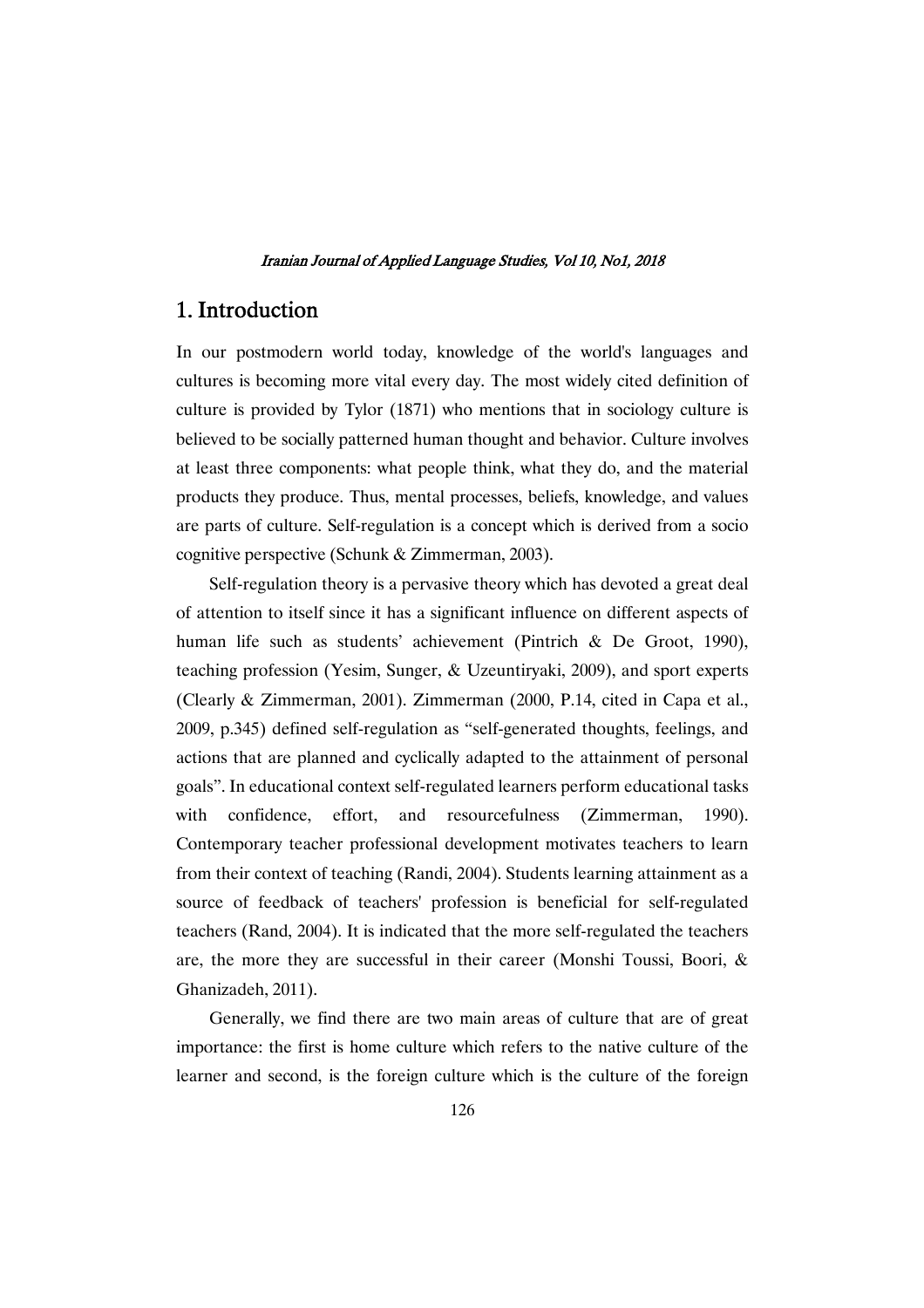language being taught. The relationship between these two cultures plays a vital role in a learner's language learning experience.

The major aim of the present study is to explore the relationship between self-regulated strategies and home cultural attachment among Iranian EFL learners. The researchers of the current study sought out to examine this association on the ground of logical assumption derived from the theoretical framework of both self-regulation, and cultural attachment. People within a culture make sense of the world and apply their experience in a similar vein (Molden & Dweck, 2006). Based on sociocultural learning theory, cultural factors play a significant role in developing learners' self-regulation and this self-regulation is improved in a meaningful and collaborative environment (Butler, 2002). So, it was hypothesized that such a link existed between learners' self-regulated strategies scores and their home cultural attachment.

# 2. Theoretical Background

### 2.1.Self-regulation

According to Zimmerman "self-regulation (or self-regulated learning) refers to learning that results from students' self-generated thought and behaviors that are systematically oriented toward the attainment of their learning goals" (Schunk & Zimmerman, 2003, p.59). Self-regulated learners choose the apt learning strategies in consistent with the feedback they receive about the effectiveness of their academic performance as well as their skill (Zimmerman, 1990). In self-regulated learning, an individual is viewed as a causal agent in their own environment (Barnard-Brak, Lan, & Paton, 2010). This agentic aspect offers human beings who are self-regulated in learning, to perform both autonomously and causally to have an effect on their results and experiences (Barnard-Brak et al., 2010). From this agentic aspect, the self-regulation of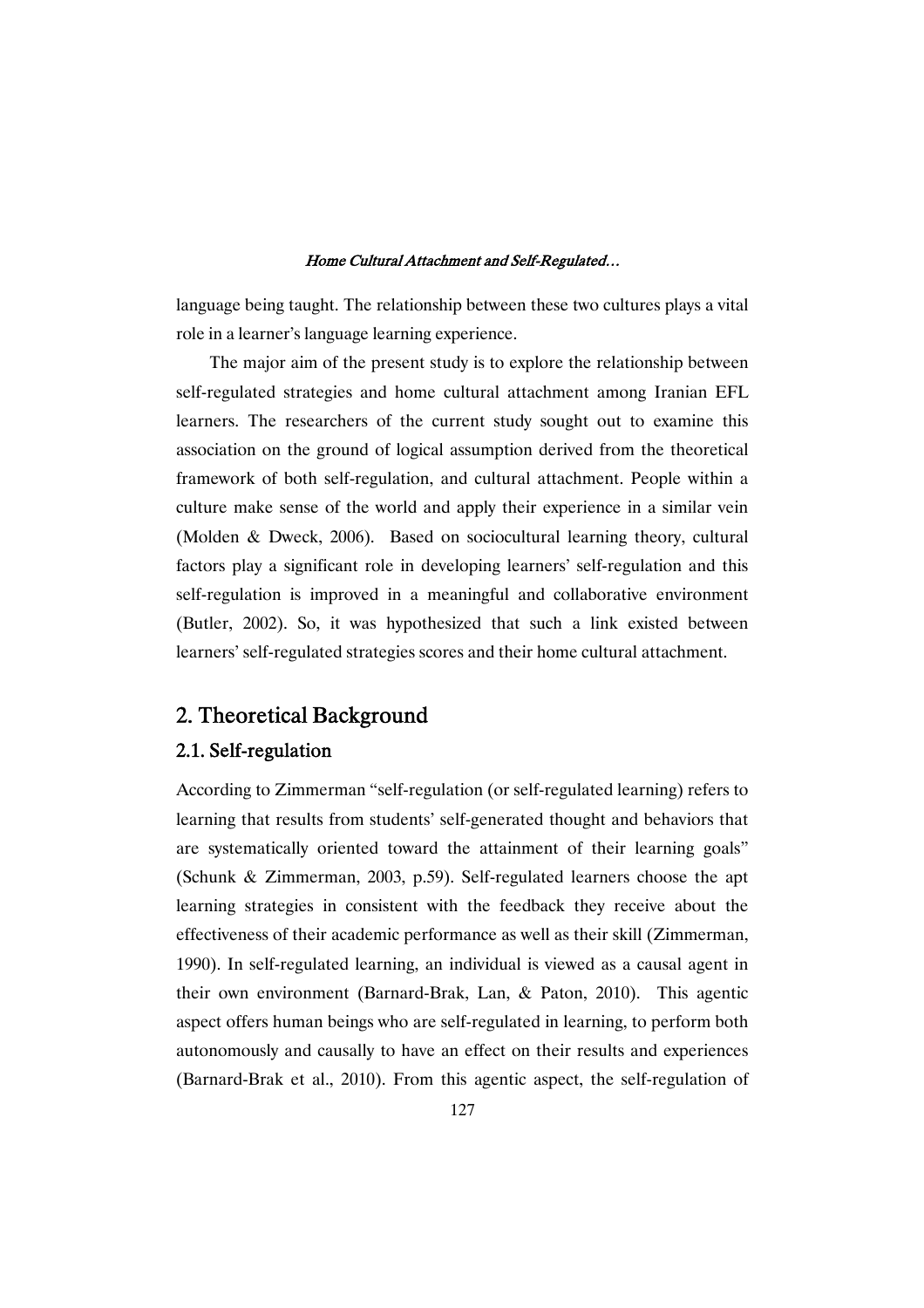learning is taken into consideration as supporting self-deterministic dimension (Barnard-Brak et al., 2010).

Attributional feedback is influential in self-regulated learning since it enhances learners' motivation, their sense of efficacy, and attainment (Schunk & Zimmerman, 2003). Employing strategies is an inseparable component of self-regulated learning because strategies offer learner better management over information processing (Butler, 2002). When applying strategies, selfregulated learners evaluate their outcome related to the kind of strategy (Butler, 2002). The result of a research carried out by Chen and Chau (2013) regarding self-regulated strategies and e-portfolio achievement- "An eportfolio provides online environment enabling students to set their learning goals and subsequently collect, organize and present digital artifacts to attain those goals" (Hartnell-Young & Morriss, 2007, cited in Cheng & Chau, 2013, p.9)- revealed that five components of learning strategies include elaboration, organization, critical thinking, metacognitive self-regulation, and peer learning had a significant relationship with learners' e-portfolio scores. Effective learners self-assess their task achievement according to task criteria rather than their teacher judgment; they also translate the offered feedback from their teachers, scores, and peers (Butler, 2002).

Zimmerman (2008) offered several techniques for evaluating learners' self-regulated learning online such as computer traces, think-aloud protocols, structured dairies, direct observation, and macro-analytic measure. Selfefficacy is vital for students' achievement (Schunk, 1996). When learners set a goal, they find a sense of efficacy which encourages them to devote more time and effort to achieve their goals (Schunk, 1996).

Pintrich (2004) stated that most self-regulated learning definitions have four general assumptions in common. The first one is the active, constructive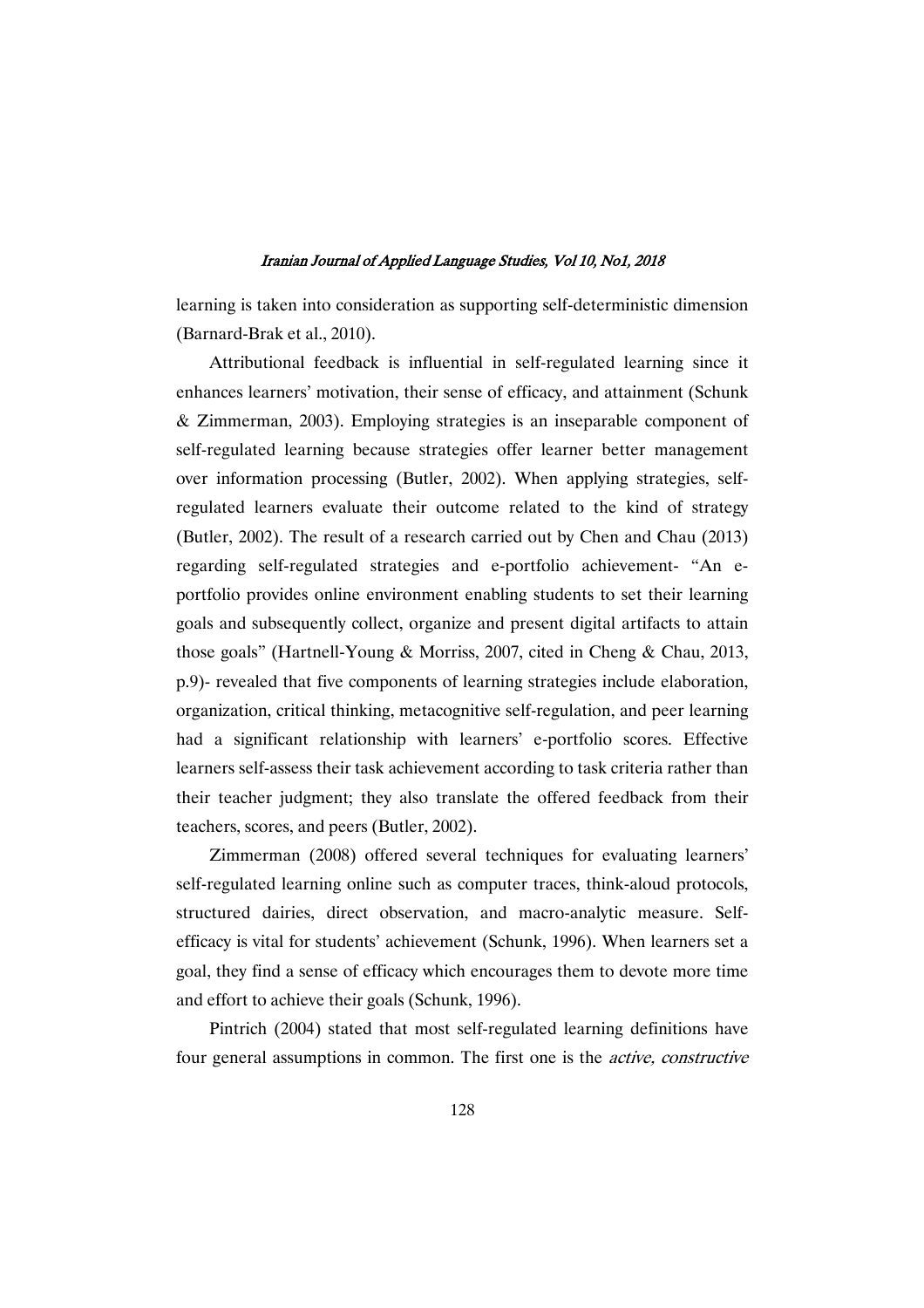assumption (italicized in the original paper) that derived from cognitive aspects. In this perspective, learners are expected to construct their own meaning, aims, and techniques from the existing information in their "external" environment and "internal" environment. A second supposition is the potential for control assumption (italicized in the original paper). In this matter student can monitor, check, manage, and regulate particular dimensions of their own cognition, motivation, and behavior and some characteristics of their conditions. However, this assumption does not imply that humans can always manage and regulate their cognitive, motivation, and behavior. Some checking and managing is possible.

The goal, criterion or standards assumption, (italicized in the original paper), consists of the third assumption. Individuals plan a goal to develop in their learning and then regulate their cognition, motivation, and behavior for achieving their aims. The last general assumption is that self-regulatory activities are mediators between personal and contextual characteristics and actual achievement and performance (italicized in the original paper). It offers besides cultural, contextual, individual differences, individuals' self-regulation of their cognitive, motivation and behavior are significant factors in goal achievement. Self-regulated models are significant since they shed light on students individual differences; their conception of themselves as learners have an effect on their proactive efforts to self-regulate studying (Zimmerman, 1998).

There are some psychological perspectives that influence the degree as well as the quality of the self-regulated process that students employ during academic studying such as motivation, method, and time (Zimmerman, 1998).

Butler (2006) defined strategic content learning (SCL) as a valid framework to enhance self-regulated learning. Based on his definition there are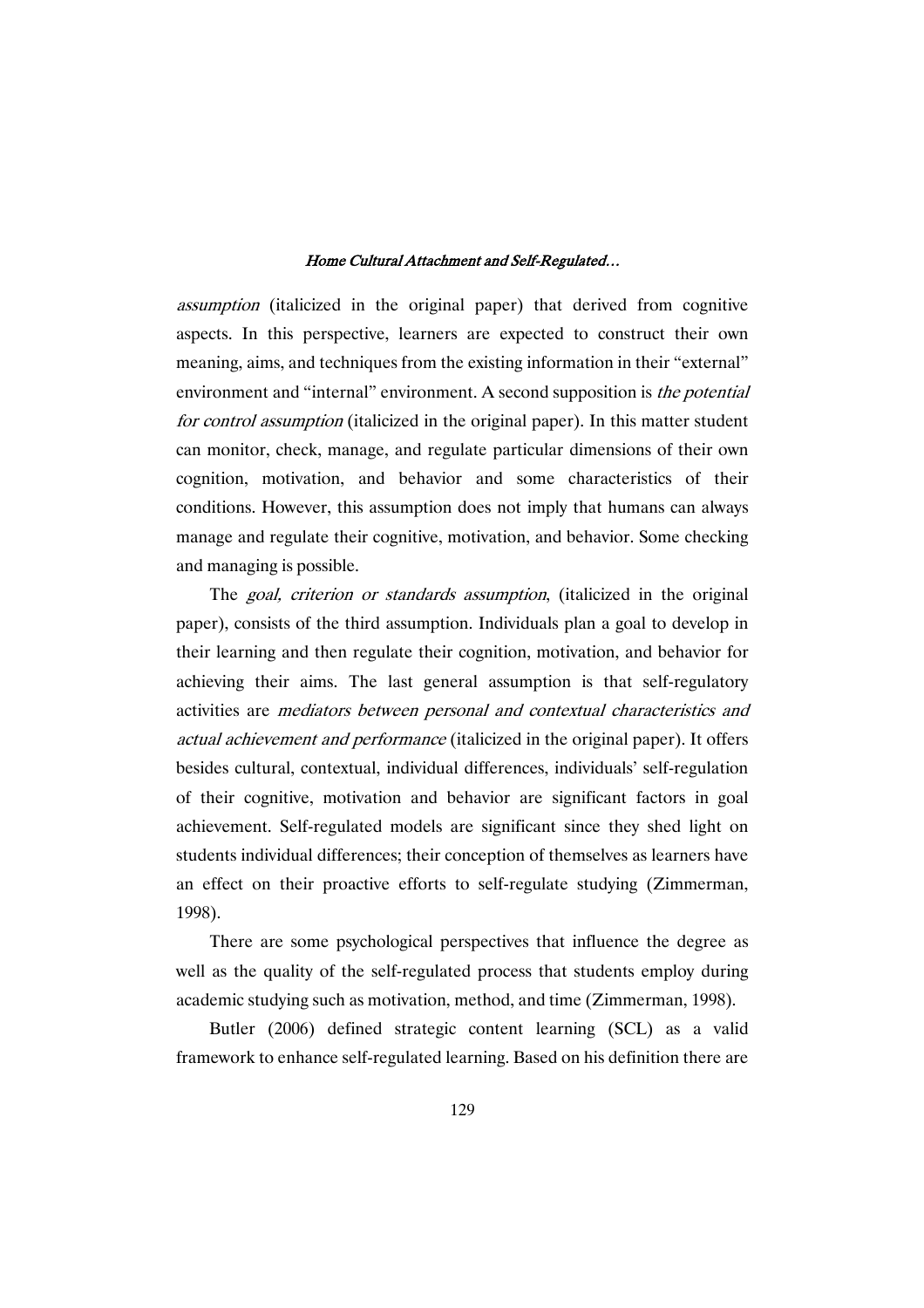some theoretic assumptions including, first, SCL was derived from the evaluation of self-regulated, strategic performance (Butler, 2002). Second, in SCL teacher and student together find "solutions" to satisfy task requirement (Butler, 2002). Zimmerman and Martinez-Pons (1990) found that intelligent student applies more particular self-regulated strategies than their normal peers. These strategies include organizing and transforming, self-consequating, seeking peer help, and reviewing notes. These strategies show triadic bidirectional intertwining components of self-regulated learning. Organizing and transforming relate to regulating and adjusting individual processes, selfconsequating refers to individuals' performance, and reviewing notes and seeking peer help refer to learners' surrounding. Since teaching profession deals with problem-solving and creativity, it is significant for teachers to get familiar with the notion of self-regulation (Paris & Winograd, 2006).

According to Bandura, (1977) providing students with self-regulatory abilities contributes to their educational achievement as well as increasing lifelong learning (Young, 2005).

### 2.2. The Cultural Dimension of Language Teaching

Language teaching has many different cultural dimensions. Risager (2007) divides these different dimensions into three types including: 1) the content dimension 2) the context dimension and 3) the poetic dimension.

### 2.2.1. The Content Dimension

The content dimension is related to the thematic content of teaching which includes both the cultural and the societal relations that are studied in different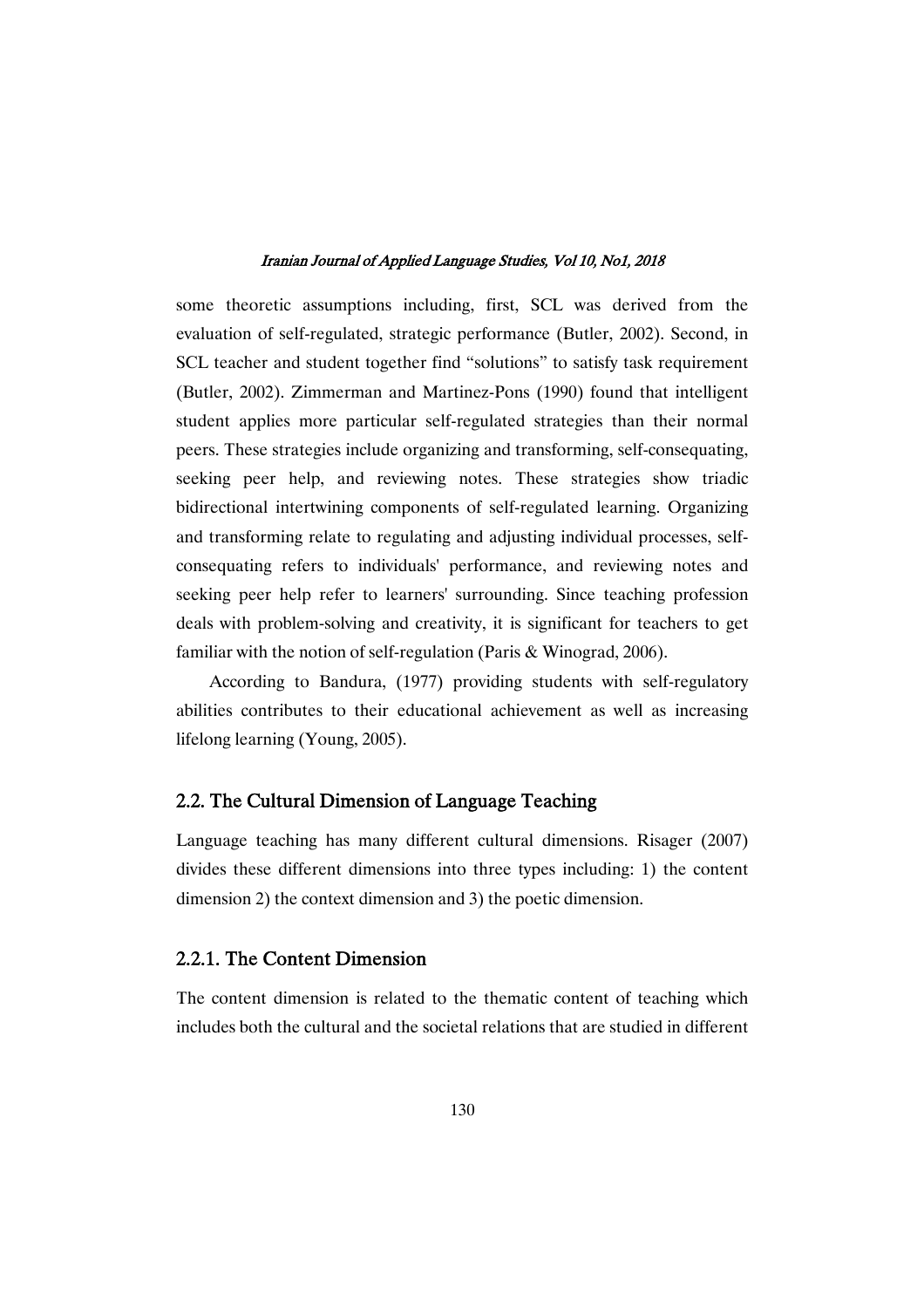types of text and film. Culture in this sense refers to the target language countries' images the learners are introduced to and interpret (Risager, 2007).

# 2.2.2. The Context Dimension

This dimension is related to the social situations in which the language is used, and it has to do with the sociocultural knowledge that is required in order to use language in an effective way. Culture, in this dimension, refers to the context of language use; which is generally the context found in those countries where the target language is spoken as a first language (Risager, 2007).

### 2.2.3. The Poetic Dimension

This dimension is related to the poetics of language; and culture refers to the aesthetic, poetic usage of language in both written and spoken forms (Risager, 2007).

### 2.3. Generic vs. Differential Understanding of Language and Culture

It is important to distinguish between the generic and differential understanding of language and culture. In the generic sense of the idea, language and culture are universal phenomena: language in general and culture in general; it is in this sense that language and culture are inseparable and that language is embedded in the culture. This is the idea in which the knowledge acquired can be generalized and applied across cultures. However, in the differential sense of this understanding of language and culture, the diversity among world languages and world cultures is focused upon. In this sense of the idea, a distinction can be made between a general and a specific level. For example, studies regarding language contact, multilingualism or language teaching, in general, would belong to the general level while studies related to one particular language such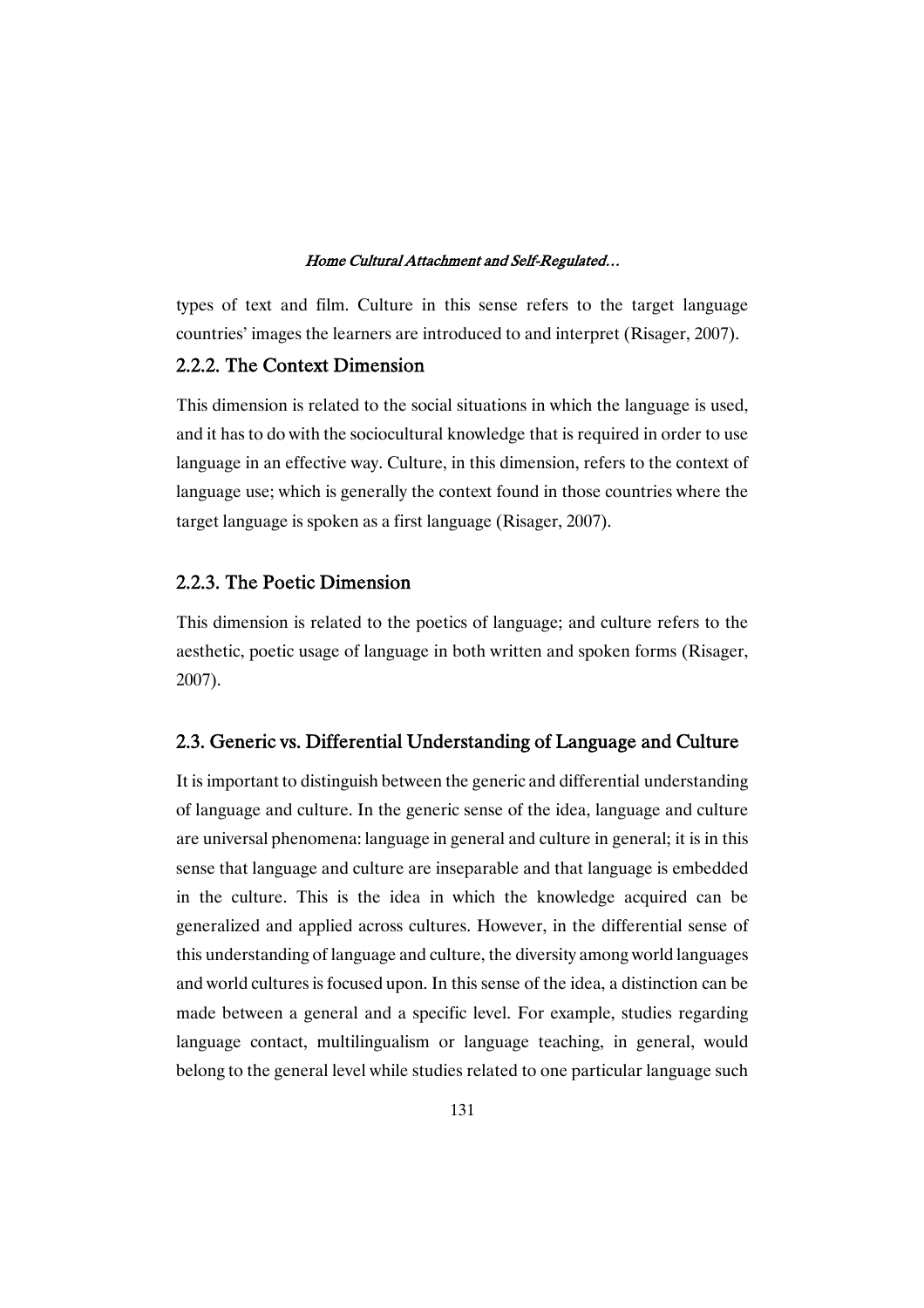as English, French, etc. would comply with the specific level. In this latter sense of the idea, the acquisition of knowledge and skills are related to the target culture. So, only a particular culture group is focused on (Paige, Jorstad, Siaya, Klein, & Colby, 1996).

### 2.4. Language and Culture in Language Teaching: The Marriage Metaphor

During the 1980s a metaphor describing the relationship between language and culture received widespread attention in the United States and Europe. Crawford-Lange and Lange (as cited in Risager, 2007, p. 99) analyze this marriage metaphor:

Although culture and language are in reality 'married,' language curricula respond to them as if they were still only 'engaged,' and this inclusion of cultural content continues to be seen as an issue separate from that of language. The groom is still waiting at the altar.

### 2.5. Language and Identity

Our postcolonial, postmodern world today consists of a wide range of different home cultures. Differences are surely appreciated in our post modern world. As one of its main goals, postcolonialism seeks to preserve the national identity of the individual. By preserving the national identity through the individual's resistance towards the colonizers' physical and mental dominance, an individual's language and home culture will be protected (Davies & Elder, 2004). Anzaldua (as cited in Barak, 2001, pp. 3-4) believes that the colonized live in a nepantla state "an in-between state, that uncertain terrain one crosses when moving from one place to another, when changing from one class, race or sexual position to another, when traveling from the present identity to a new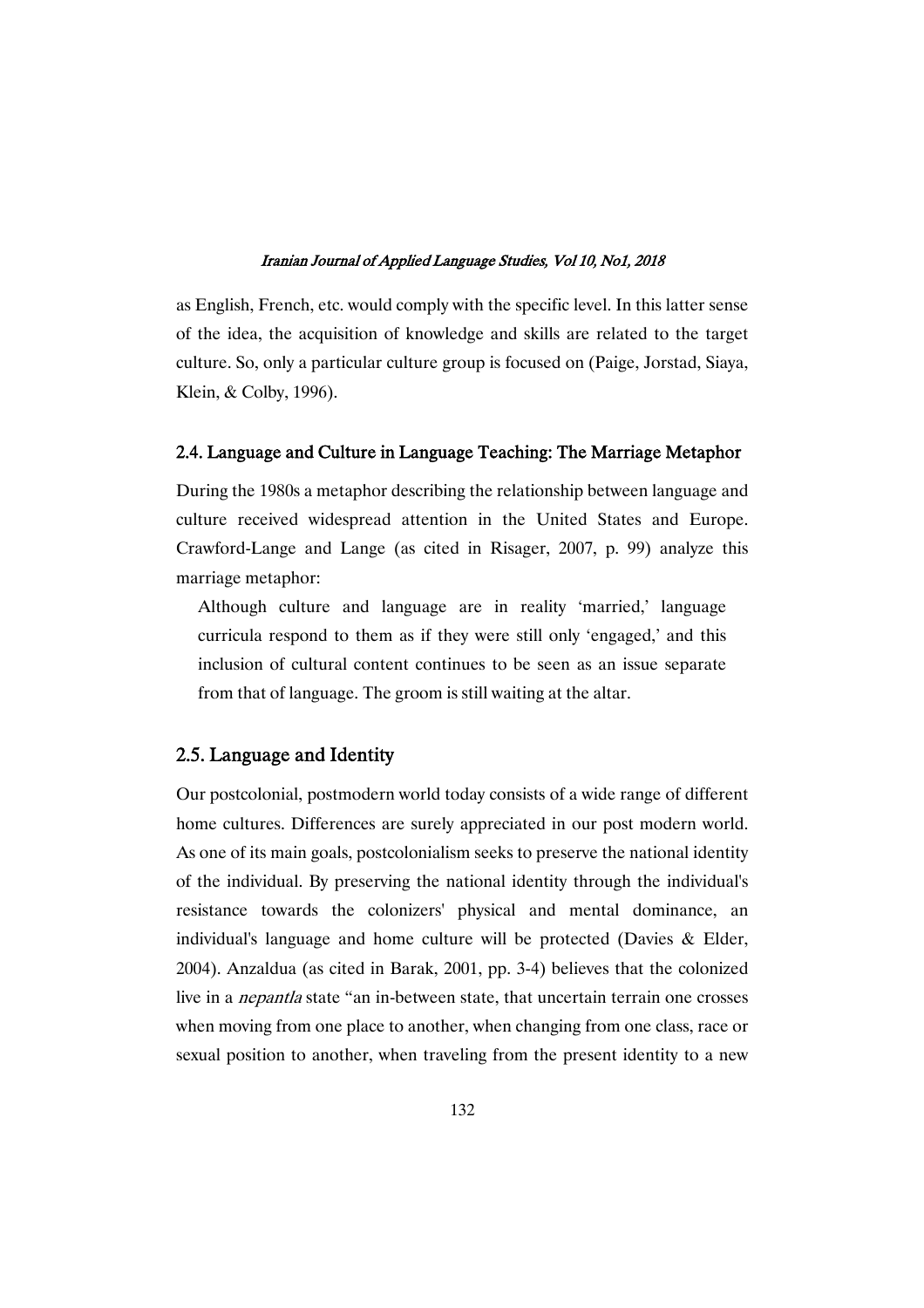identity". As Crystal (as cited in Hilmarsson-Dunn, 2006, p. 295) insists: "encapsulated within a language is most of a community's history and a large part of its national identity." According to Bhabha (as cited in McKay and Hornberger, 1996), the colonized have what he calls "Double Consciousness." By "Double Consciousness", he means that the colonized have two different cultures; one being their home culture and the other one the colonizers' culture. They feel as if their current culture is a hybrid of the two cultures. This state brings about a great deal of confusion for the colonized; because they no longer know which culture they belong to.

Patron, 2006 proposes that an individual's identity is shaped by both internal and external factors: "Whilst external factors comprise cultural tradition, custom, environment, atmosphere, location, and climate, she argues the internal factors are less tangible. These can include degrees of comfort with distinctions or ambiguity, extroversion or introversion, cultural mediation skills, and adaptation skills" (p. 78).

It is in postmodernism that we find the term 'linguistic working clothes.' According to Risager (2007), linguistic working clothes actually refers to "the conscious use of the language (the target language) in as close accordance as possible with others' norms in contexts where one is dependent on other people's acceptance e.g., at work" (p. 200). By saying just one or two words, some aspects of one's identity will be revealed to others. Our speech uncovers what groups we belong to: whether it be our age (saying 'wireless' instead of 'radio'), sex (men do not pronounce the 'g' in 'ing' endings such as 'walking' while women do) or even our religion (the pronunciation of 'mass' could determine your religion in England) (Cook, 2001). Mišić Ilić (2004) asserts that in many communities it is possible to tell an individual's origin and class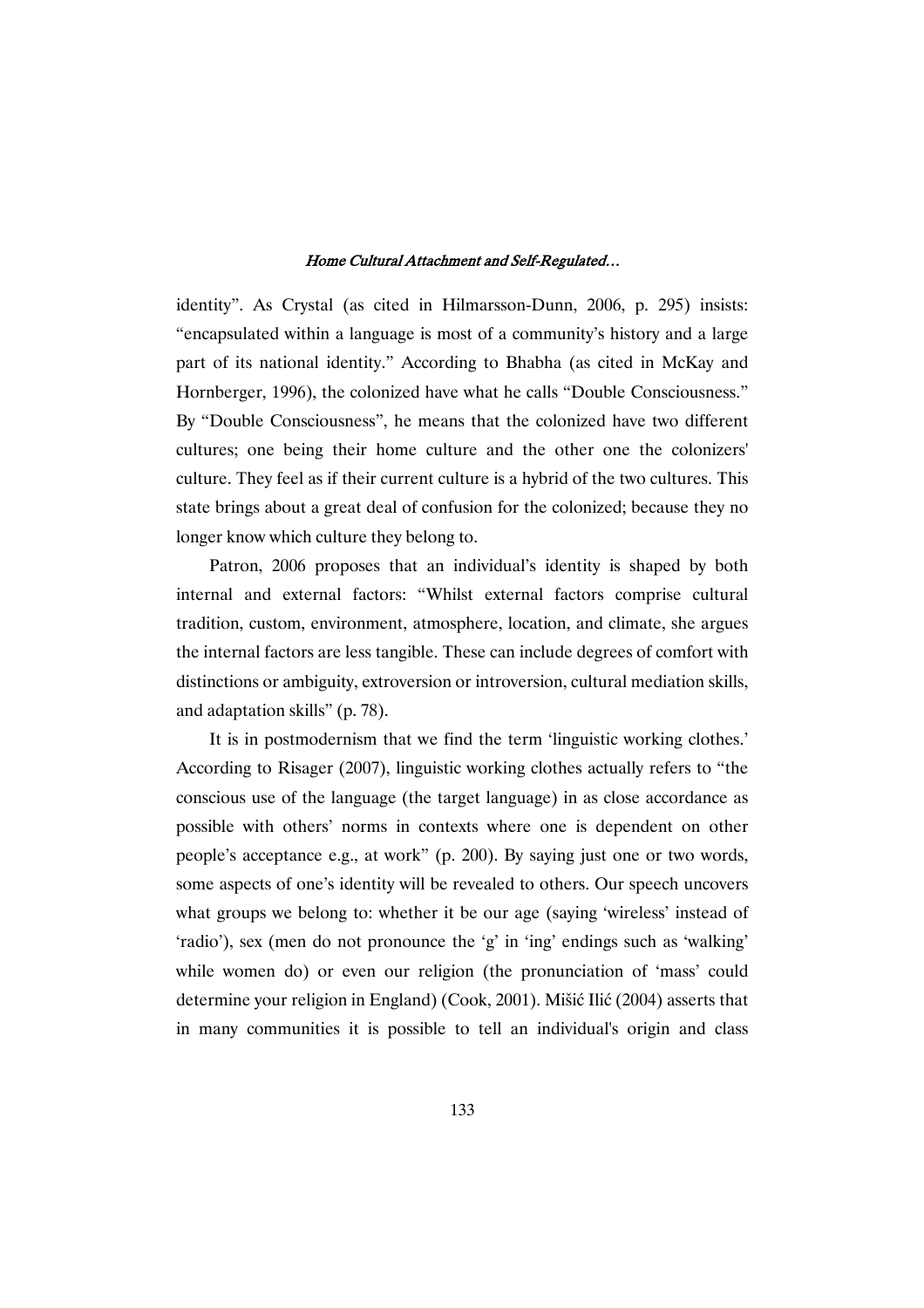according to their speech. Firth (as cited in Cook, 2001, p. 175) observes: "it is part of the meaning of an American to sound like one".

It is a general belief that some forms of human contact, such as colonization and also displacement of population, bring about imposition of new ideologies and ways of life. These extreme types of contact can bring about severe alterations, and often the destruction of pre-existing languages and cultures. They create new languages and cultures, but in the meanwhile, they annihilate the previous native ones. Under colonization, the cultural bases of languages are challenged and even shattered, compelling the colonized to adopt and practice the language spoken by the dominant power or any other language that would ensure their survival (Jourdan & Tuite, 2006).

In our postmodern world today, each person possesses a double identity when it comes to culture:

Most people now develop a bicultural identity, in which part of their identity is rooted in their local culture while another part stems from an awareness of their relation to the global culture. Through the media, especially television but increasingly the Internet, young people in diverse countries develop a global identity that gives them a sense of belonging to a worldwide culture and includes an awareness of the events, practices, styles and information that are part of the global culture (Dörnyei, 2005, p. 97).

To the researchers' best knowledge no study has been done to date explore the probable relationship between learners' home cultural attachment and the pattern of self-regulated strategies. Furthermore, this study investigates the best predictor of home cultural attachment among sub-capabilities of selfregulated strategies. Therefore the current study aims to answer the following research questions: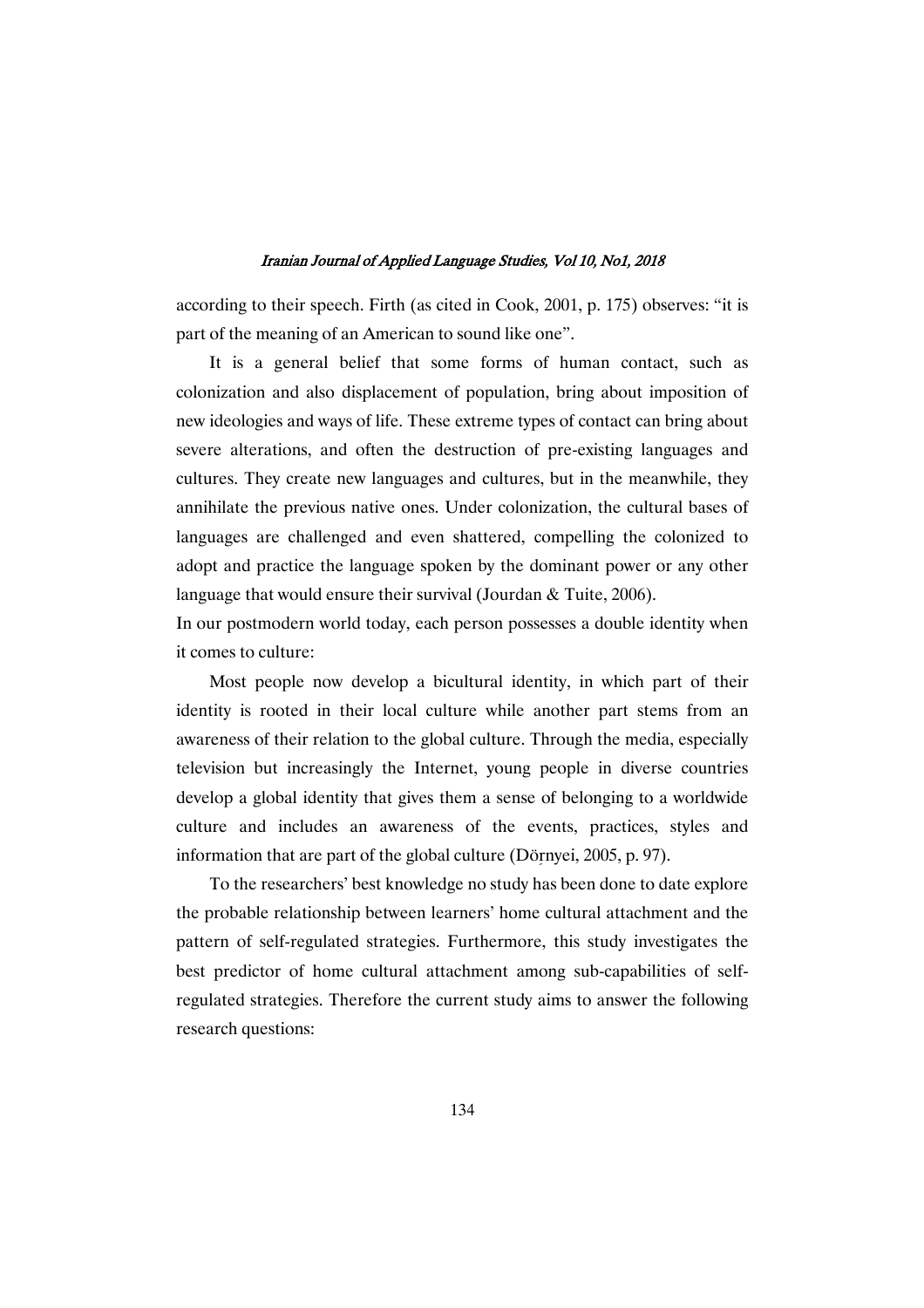- 1. Is there any significant relationship between EFL learners home cultural attachment scores and their use of self-regulated strategies?
- 2. Among the sub-components of self-regulated strategies, which of them is the best predictor of students' home cultural attachment?

# 3.Methodology

# 3.1.Participants

A total of 90 EFL students ( $N=90$ ) took part in this research. The majorities of these participants were graduates or were students in different branches of English, 28 had BA or were students of BA in English teaching, 39 had BA in English literature, 23 had BA or were students of BA in English translation. Thirty-four students were male, and 56 students were female. Their age varied from 23 to 49 years old. All of the participants were students in upper intermediate and advanced levels.

### 3.2.1. Motivated Strategies for Learning Questionnaire (MSLQ)

To measure students' self-regulated strategy use, they were given the MSLQ designed and validated by Pintrich and DeGroot, 1999. The test compromises 44 items which are classified into two main categories; the motivated beliefs include three subcategories: self-efficacy (9 items), intrinsic value (9 items), and test anxiety (4items). The self-regulated learning strategies encompass two subcategories: cognitive strategy use (13 items) and self-regulation (9items). In the current study, the Cronbach's alpha for this scale is .82.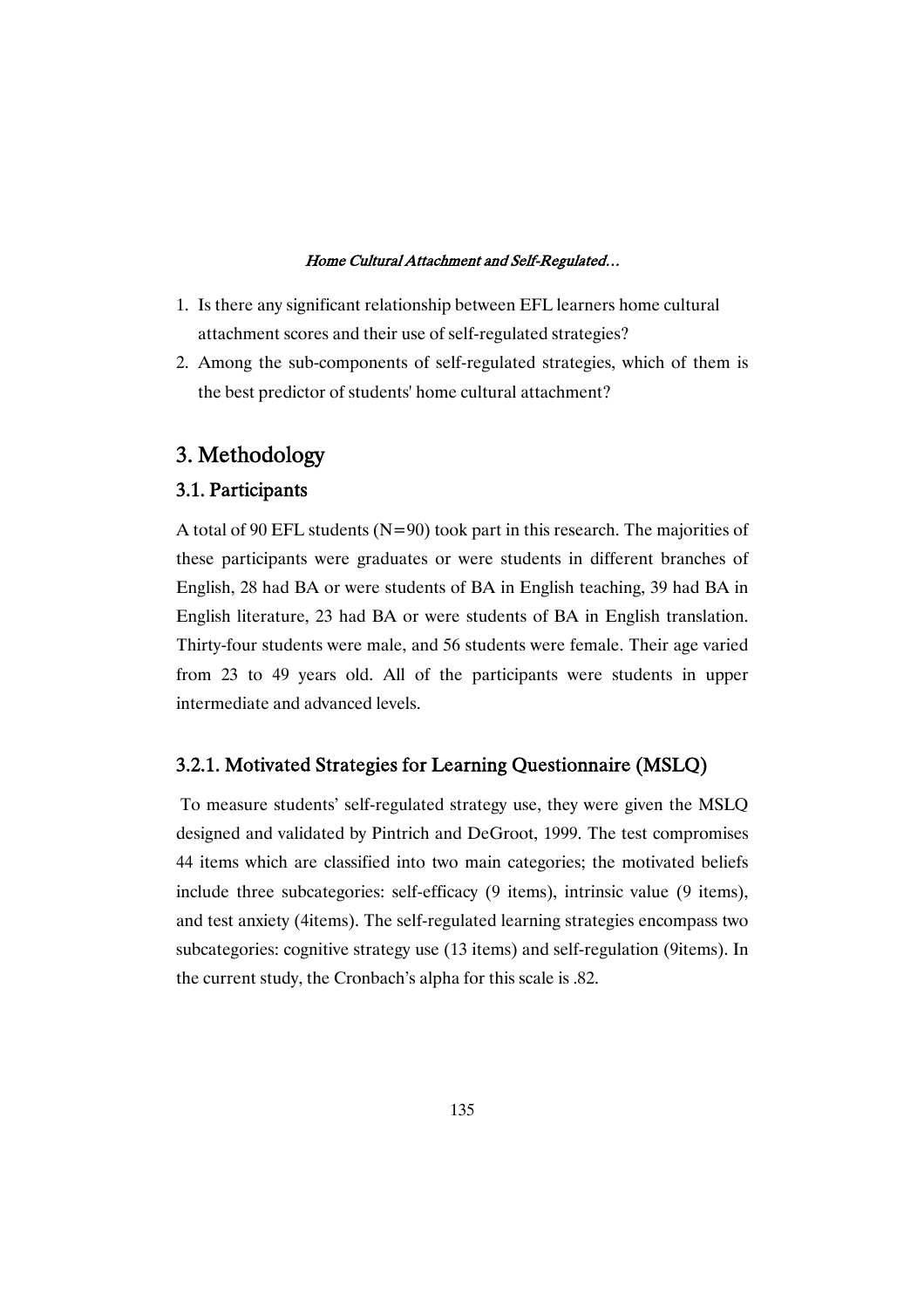# 3.2.2. Home Cultural Attachment Scale (HCAS)

For evaluating students' dependence on their culture, home cultural attachment questionnaire designed and validated by Shahsavandi, Ghonsooly and Kamyabi Gol, 2008 was applied. This questionnaire includes 39 items. It has six components: linguistic-cultural matters and beliefs (8 items), foreign language and field of study (6 items), movies (5 items), literature and literary figures (6 items), linguistic and cultural imperialism (10 items), customs and cultural heritage (4 items). In the current study, the Cronbach's alpha for this scale is .70.

# 3.3.Procedure

The process of data collection was carried out for 10 weeks. The participants were given the MSLQ and HCAS to fill in for 30 minutes. In order to analyze the data, the researchers applied SPSS 20 software. To explore whether there were any correlation among HCAS and self-regulated learning strategies Pearson-product moment correlation was employed. At the end, by applying step-wise regression, the researchers found out which subcomponent of selfregulation was the best predictor of students' home cultural attachment.

# 4.Results

In order to determine whether a relationship exists between participants' home cultural attachment and their self-regulated learning strategies they use, a bivariate correlation was performed. The result demonstrated a moderately significant positive correlation between these two variables  $(r=.357, p<0.01)$ .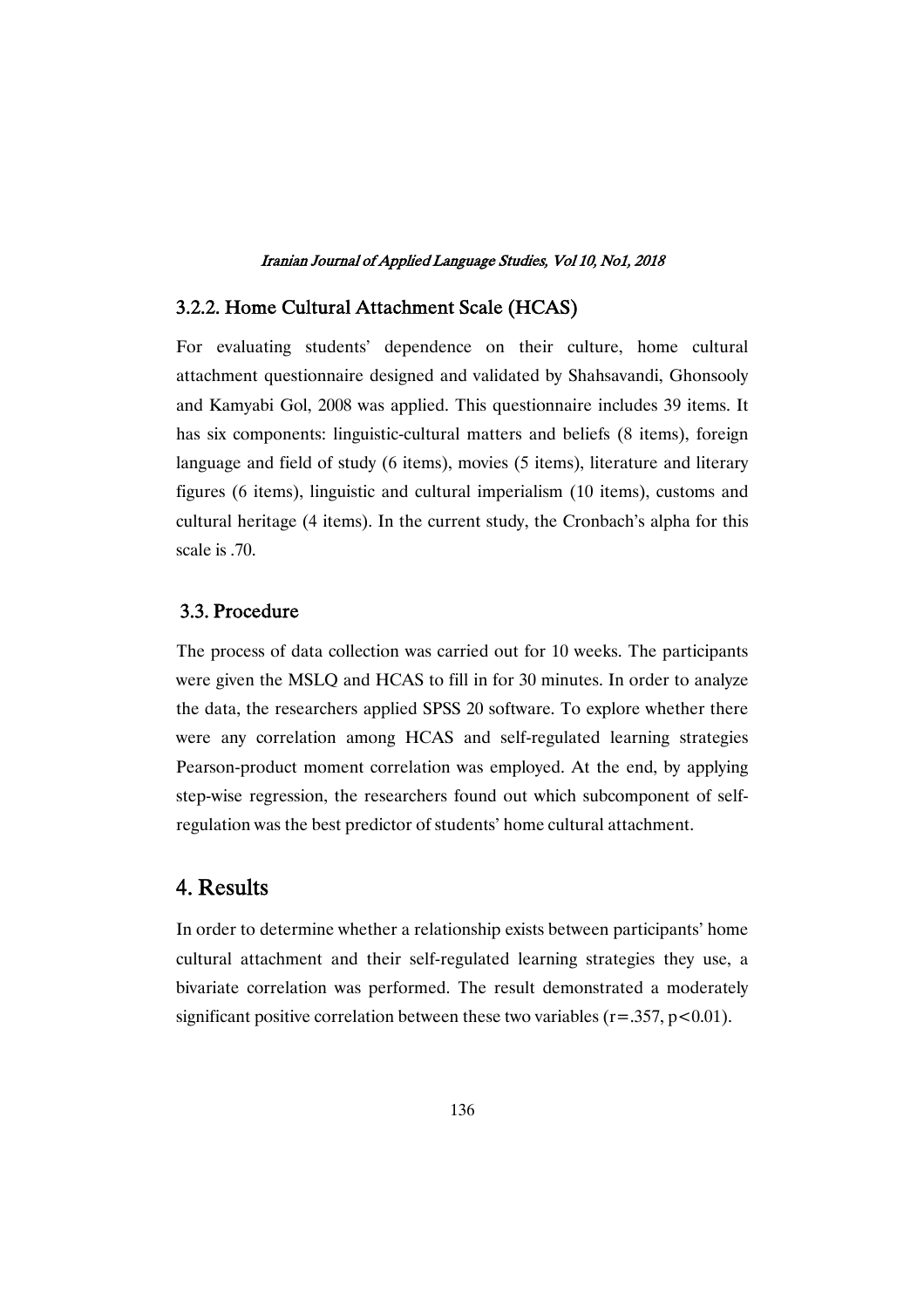| Table1. Correlation |                  |                     |                  |  |  |  |
|---------------------|------------------|---------------------|------------------|--|--|--|
| <b>SR</b> total     | <b>HCA</b> total |                     |                  |  |  |  |
| $.357**$            |                  | Pearson Correlation |                  |  |  |  |
| .001                |                  | $Sig. (2-tailed)$   | <b>HCA</b> total |  |  |  |
| 90                  | 90               | N                   |                  |  |  |  |
| 1                   | $.357**$         | Pearson Correlation |                  |  |  |  |
|                     | .001             | $Sig. (2-tailed)$   | <b>SR</b> total  |  |  |  |
| 90                  | 90               | N                   |                  |  |  |  |

Moreover, among the sub-components of self-regulation, regulation and selfefficacy have the highest correlation with learners' home cultural attachment respectively (r=.395, p<0.01, r=.216, p<0.05).

|                       | C total      | regulation |
|-----------------------|--------------|------------|
| Pearson Correlation   | 1            | $.397**$   |
| $Sig. (2-tailed)$     |              | .000       |
| N                     | 90           | 90         |
| Pearson Correlation   | $.397**$     | 1          |
| Sig. (2-tailed)       | .000         |            |
| N                     | 90           | 90         |
| Table 3. Correlations |              |            |
|                       | C total      | efficacy   |
| Pearson Correlation   | $\mathbf{1}$ | $.216*$    |
| $Sig. (2-tailed)$     |              | .041       |
| N                     | 90           | 90         |
| Pearson Correlation   | $.216*$      | 1          |
| Sig. (2-tailed)       | .041         |            |
| N                     | 90           | 90         |
|                       |              |            |

Table2. Correlations

\*. Correlation is significant at the 0.05 level (2-tailed).

To further analyze the data, the researchers conducted the regression analysis with a Stepwise method. The results revealed that which subscales of MSLQ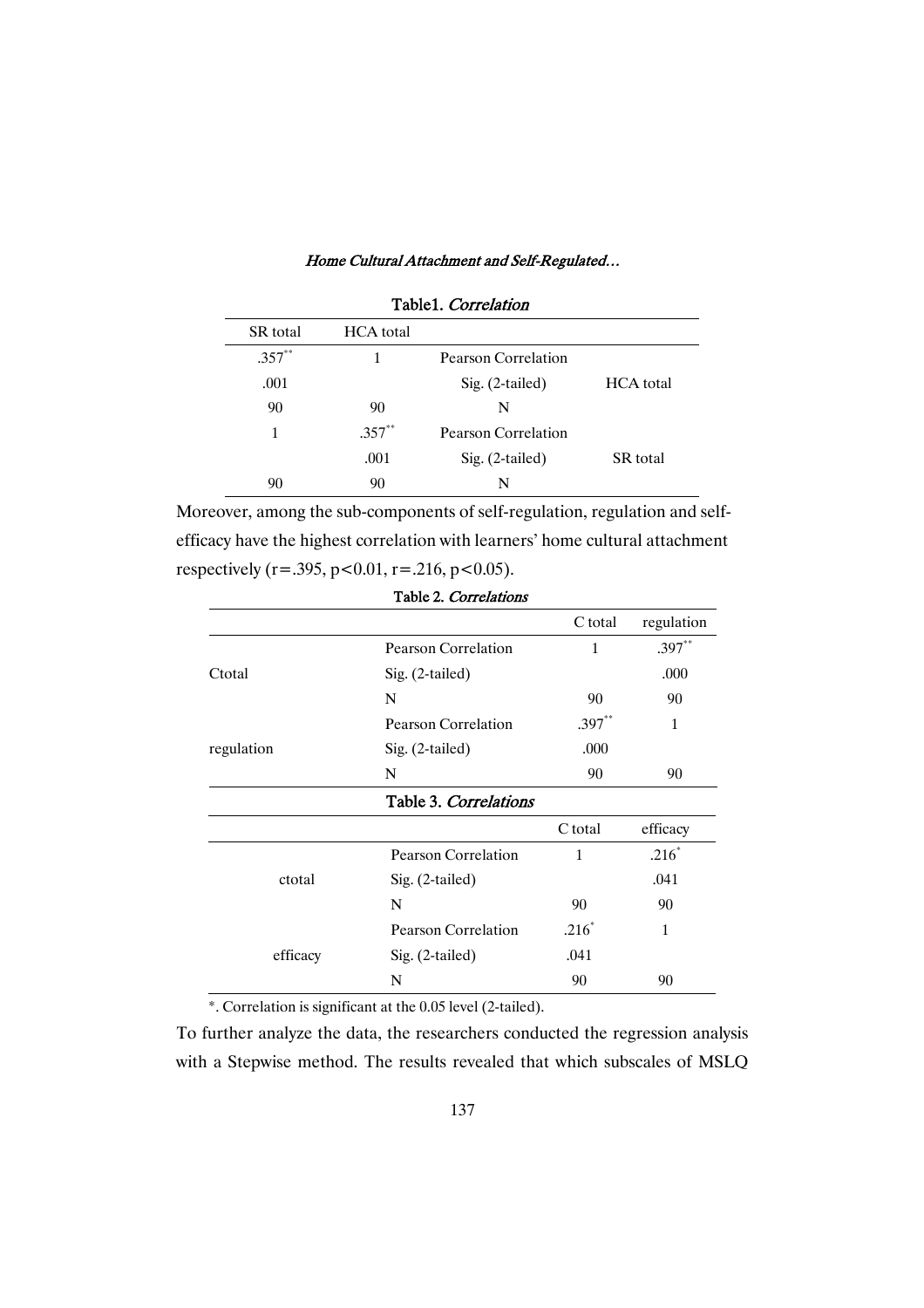were best predictors of learners' home cultural attachment. The best predictor was regulation that could predict home cultural attachment (adjusted  $R^2$ =  $0.14$ ,  $p < 0.5$ ) indicating that students who scored high in regulatory strategies depend more on their native culture.

Table 4. Stepwise Regression Analysis Predicting Regulation Strategies

|      | SE estimate | Adjusted $\mathbb{R}^2$ | R٠    |       | Predictor  |
|------|-------------|-------------------------|-------|-------|------------|
| .397 | 9.07596     | 0.148                   | 0.158 | 0.397 | Regulation |

# 5.Discussion

Consistent with the hypothesized relationship between students' self-regulation and their home cultural attachment, the researchers' findings demonstrated a significant correlation between students' self-regulated strategies and home cultural attachment. This is compatible with theoretical and empirical research that center on the role of individual differences in academic performance. For example, Ghanizadeh and Mirzaee (2012) found the significant relationship between EFL learners' critical thinking and self-regulated strategies.

Rahimi and Sahragard (2007) believe that teaching a language is more than just teaching structures and codes and in fact, it involves teaching communication. They assert that since language and culture are interwoven, any teacher who uses authentic texts in their classroom is actually exposing the students to some explicit and at times even implicit cultural norms and values. Crystal (2000) believes local languages are very valuable in that they "promote community cohesion and vitality, foster pride in a culture, and give a community (and thus a workforce) self-confidence" (p.31).

Many scholars such as Mansoor (2002), Asraf (1996) and Hilmarsson-Dunn (2006) believe the best way to prevent deculturation in language learners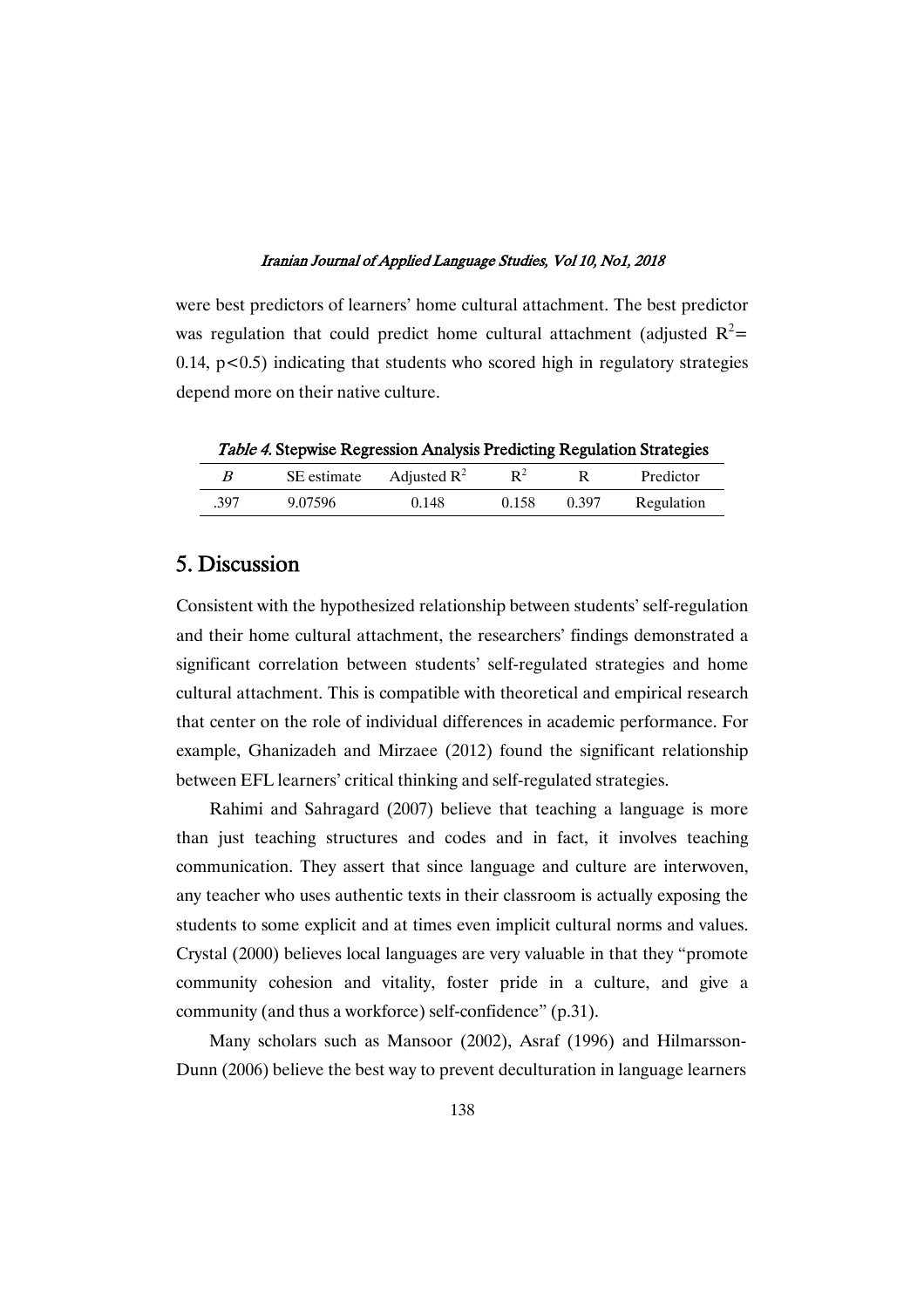is to publish and utilize local materials. They think native authors should create materials for pedagogical purposes. They feel a new type of language material that can assist language learners in using English for functional purposes should be produced. Mansoor (2002) argues that by using the local materials, which incorporate the cultural values of the learners, the learners will experience a more successful language leaning and cultural alienation, which is when one devalues or abandons one's own culture or cultural background, will not take place. McKay (as cited in Wilson, 2005, p. 7) also feels that the presentation of culture in EFL materials must move away from center countries. "Course materials should be tailored to allow learners to express their culture and beliefs in English".

Cultural diversity has a great impact on preserving the identity of a nation or individual. Keniston (1998) sees cultural diversity as:

A society – or a world – that contains and supports many distinct cultures, each with its own particular strengths and weaknesses, its own language and educational system, and its own capacity to instill in its members a sense of identity-based on rootedness in their culture. (p. 142)

The significant relationship between self-efficacy which can be defined as the individuals' beliefs in their capabilities and talents to achieve a particular task (Bandura, 1986) and home cultural attachment supports the previous researches that Socialization experiences have significant effects on learners' sense of efficacy as well as their self-regulated performances (DiBenedetto & Bembenutty, 2013). Also, it is sensible that in families when parents pay more attention to their children, increase their confidences and provide facilities to their needs, these children have more positive beliefs about their own talents, and they show more attempts to get fruitful academic achievements.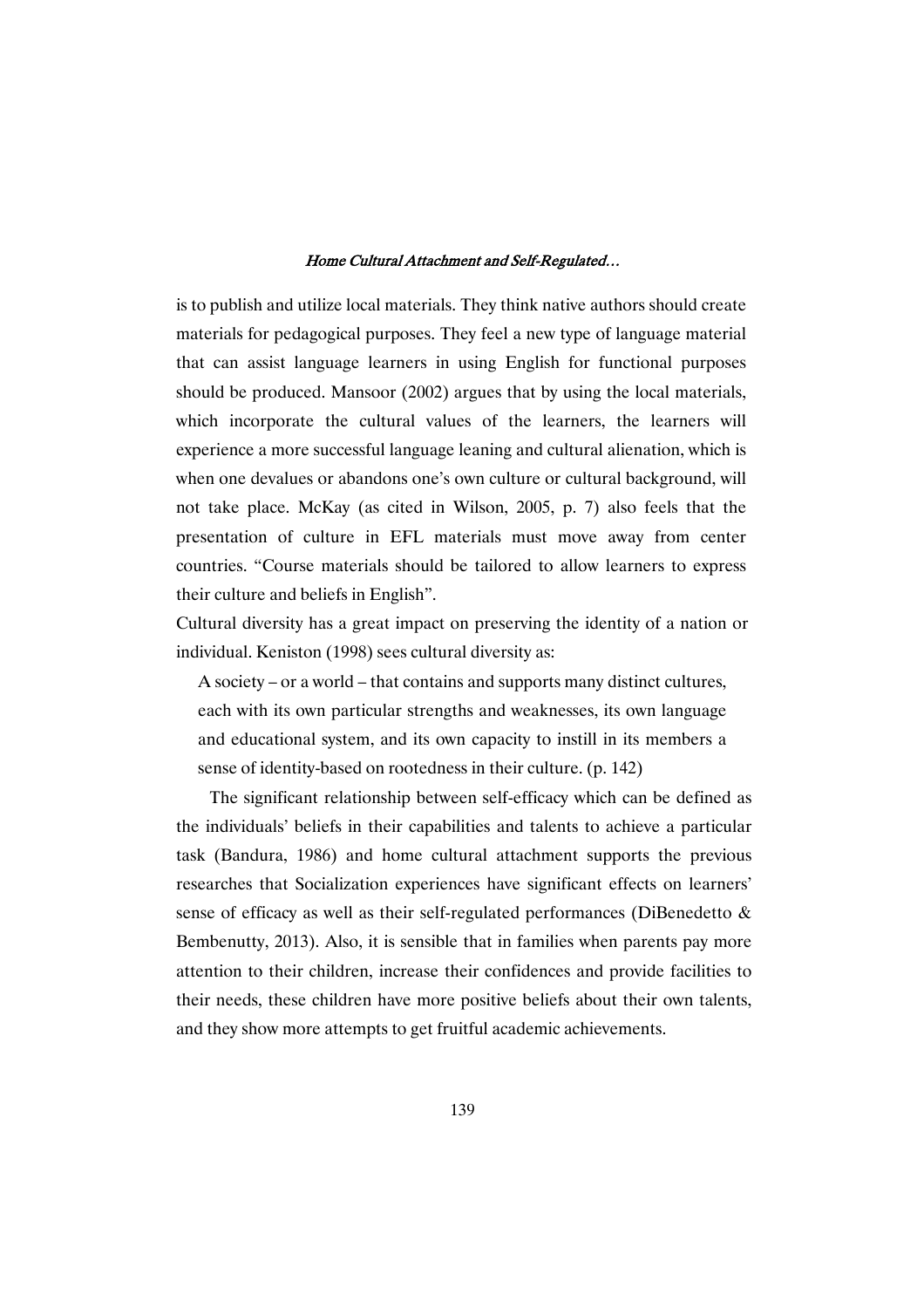The second question of the present study pointed to which components of MSLQ have the highest correlation with home cultural attachment. The result of the findings reveals that regulation has the highest correlation with home cultural attachment. The educational system of our country moves towards the more consistency between syllabus design and social norms, so it was sensible to say that how much students pay more attention and concerns about the materials they study, they find more motivation and self-efficacy to achieve their goals. This is compatible with the pervious study that learners' conceptions of learning context and their personal motivational orientations and beliefs about learning are correlated with cognitive involvement and academic achievement (Nolen, 1988, cited in Pintrich & De Groot, 1990). From a social point of view, students' particular self-regulated strategies to attain a goal play a role on teachers' building instructional strategies Ghanizadeh (2011) and "to adjust to the ever more frequent curricular revisions required by the fast pace of technological and cultural change" (Delfino, Dettori, & Persico, 2010, cited in Ghanizadeh, 2011, p.213).

The results of the current study lead to several implications. First, promoting EFL teachers' awareness of cultural norms and values contribute to learners' language achievement and avoids linguistic imperialism.

Sussman (as cited in Patron, 2006, p. 55) believes that when an individual is immersed in a new cultural context where there is a difference between the two cultures regarding behavior and thought, awareness of the profound influence of one's culture on behavior begins to grow and as a result, a new social identity status emerges which in the end strengthens one's identification with the home culture.

Lin (2009) suggested that L2 curriculum should respect students' mother cultural identities and should also encourage learners to be aware of their own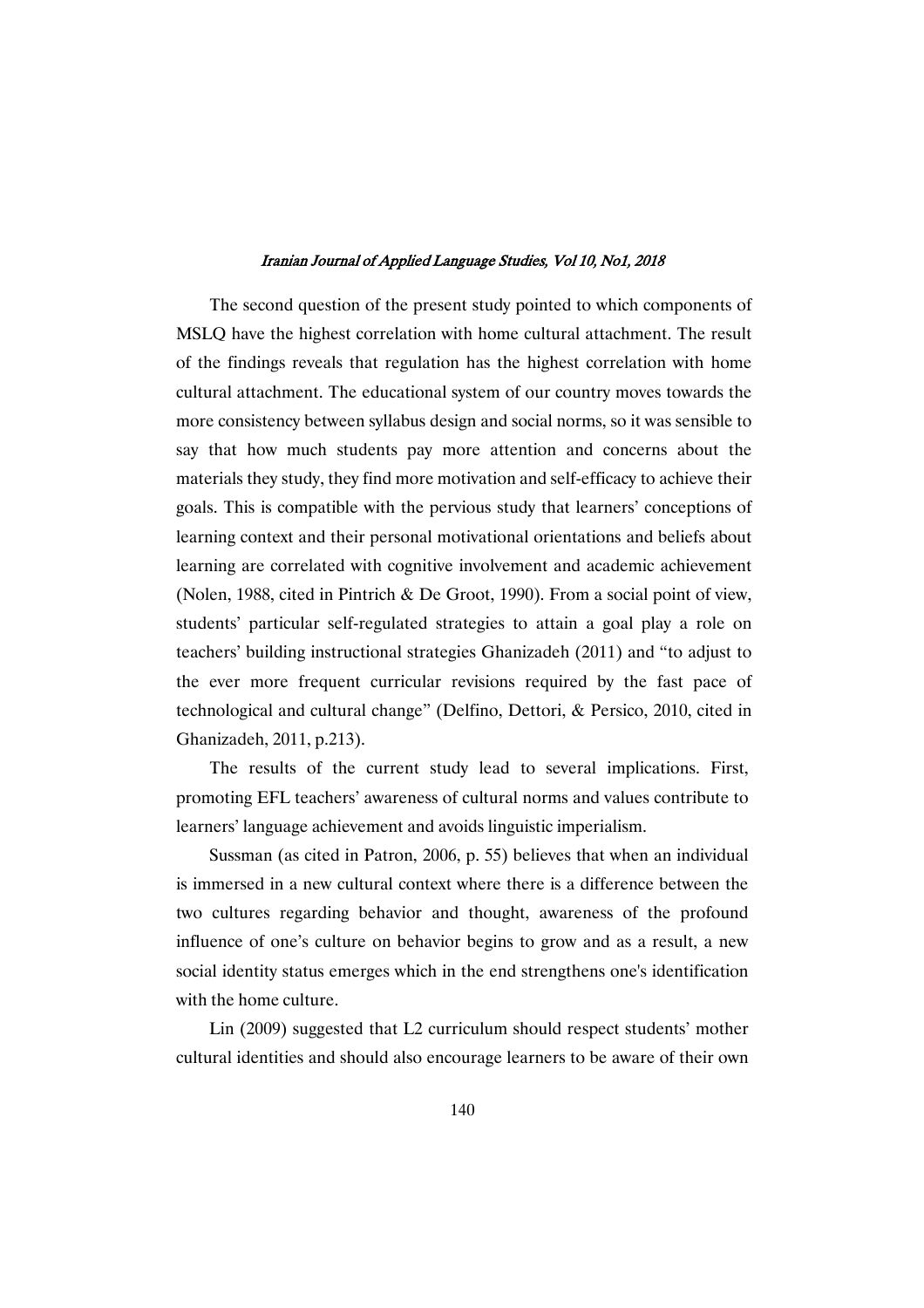cultural values and beliefs since through this appreciation and respect toward their home culture, the learners can develop their second or foreign language learning achievement more successfully. Sowden (2007) recommended teachers to be conscious of both their students' culture and also the culture which they present in their academic setting.

Also, Future researches may also explore the effect of factors such as gender, age, and English background on the development of these constructs.

# References

- Asrai, R. M. (1996). Teaching English as <sup>a</sup> second or foreign language: The place of culture. In English and Islam: Creative Encounters 96. Proceedings of the International Conference (pp. 349-367). Malaysia: International Islamic University Malaysia.
- Barnard, L., Lan, W. Y., & Paton, V. O. (2010). Profiles in Self-Regulated Learning in the Online Learning Environment. International Review of Research in Open and Distance Learning,  $11(1)$ .

http://www.irrodl.org/index.php/irrodl/article/view/769/1480. (accessed 13/4/2013).

- Barak, J. (2001). Un-becoming white: Identity transformation in Louise Erdrich's the antelope wife. Studies in American Indian Literatures (SAIL), 13(4), 1-22.
- Butler, D. L. (2002). Individualizing instruction in self-regulated learning, Theory Into Practice, <sup>41</sup>(2), 81-92.
- Capa, Y., Sunger, S., Uzeuntiryaki, E. (2009). Teacher self-regulation: examining a multidimensional construct, Educational Psychology, <sup>29</sup>(3), 345-356.
- Clearly, T. J., & Zimmerman, B. J. (2001). Self-Regulation Differences during Athletic Practice by Experts, Non-Experts, and Novices. Journal of Applied Psychology, 13, 185-206.
- Cook, V. (2001). Second language learning and language teaching (3rd ed.). Oxford: Oxford University Press.
- Davies, A., Elder, C. (Eds.). (2004). The handbook of applied linguistics. Oxford: Blackwell Publishing.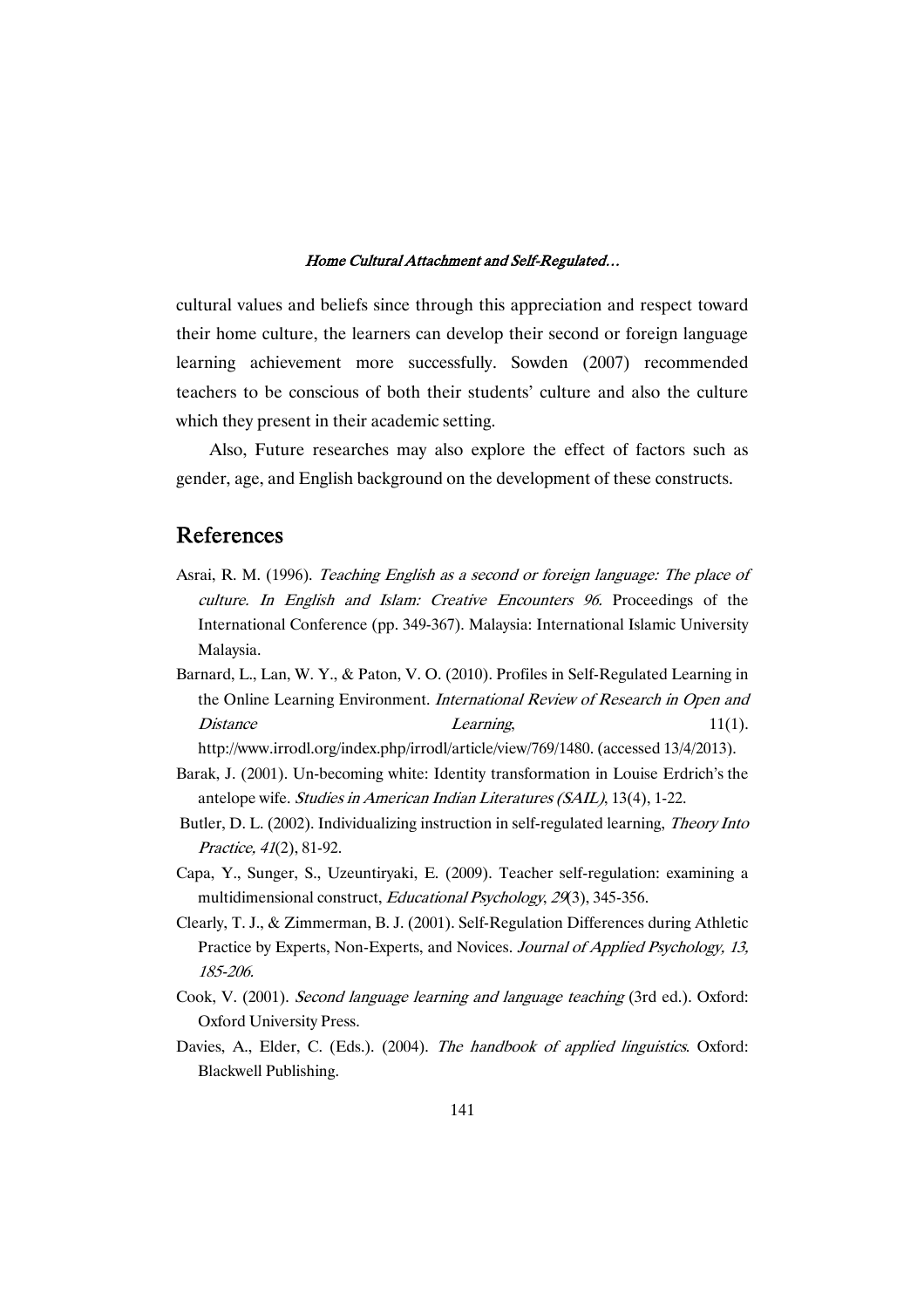- DiBenedetto, M. K., & Bembenutty, H. (2013). Within the pipeline: Self-regulated learning, self-efficacy, and socialization among college students in science courses. Learning and Individual Differences, 23, 218–224.
- Dörnyei, Z. (2005). The psychology of the language learner: Individual differences in second language acquisition. New Jersey: Lawrence Erlbaum Associates Publishers.
- Ghanizadeh, A. (2011). An Investigation into the Relationship between Self-Regulation and Critical Thinking among Iranian EFL Teachers. Journal of Technology & Education, 5(3), 213-221.
- Ghanizadeh, A. & Mirzaee, S. (2012). EFL Learners' Self-regulation, Critical Thinking, and Language Achievement. International Journal of Linguistics, <sup>4</sup>(3), 451-468.
- Ghonsooli, B., & Ghanizadeh, A. (2011). Self-efficacy and self-regulation and their relationship among Iranian EFL. Language Learning Journal, 1-17.
- Hilmarsson-Dunn, A. M. (2006). Protectionist language policies in the face of the forces of English: The case of Iceland. Language Policy, 5, 293-312.
- Jourdan, C., & Tuite, K. (Eds.). (2006). *Language, culture, and society: Key topics in* linguistic anthropology. Cambridge: Cambridge University Press.
- Keniston, K. (1998). Cultural diversity or global monoculture: The information age in India. Technical Conference of "IT.COM" (pp. 137-146). India: Bangalore, Karnataka.
- Lin, F. (2009). Second language learner's toward their home culture: Adding pragmatic knowledge to language learning curriculum. Asian Social Science, <sup>5</sup>(8), 43-51.
- Mansoor, S. (2002). Culture and teaching of English as a second language for Pakistani students. Malaysian English Language Teaching Association, 28, Retrieved September 23, 2008, from www.melta.org.my/ET/2002/wp04.htm
- McKay, S. L. & Hornberger, N. H. (Eds.). (1996). Sociolinguistics and language teaching. New York: Cambridge University Press.
- Mišić Ilić, B. (2004). Language and culture studies- wonderland through the linguistic looking glass. Facta Universitatis,  $3(1)$ , 1-15.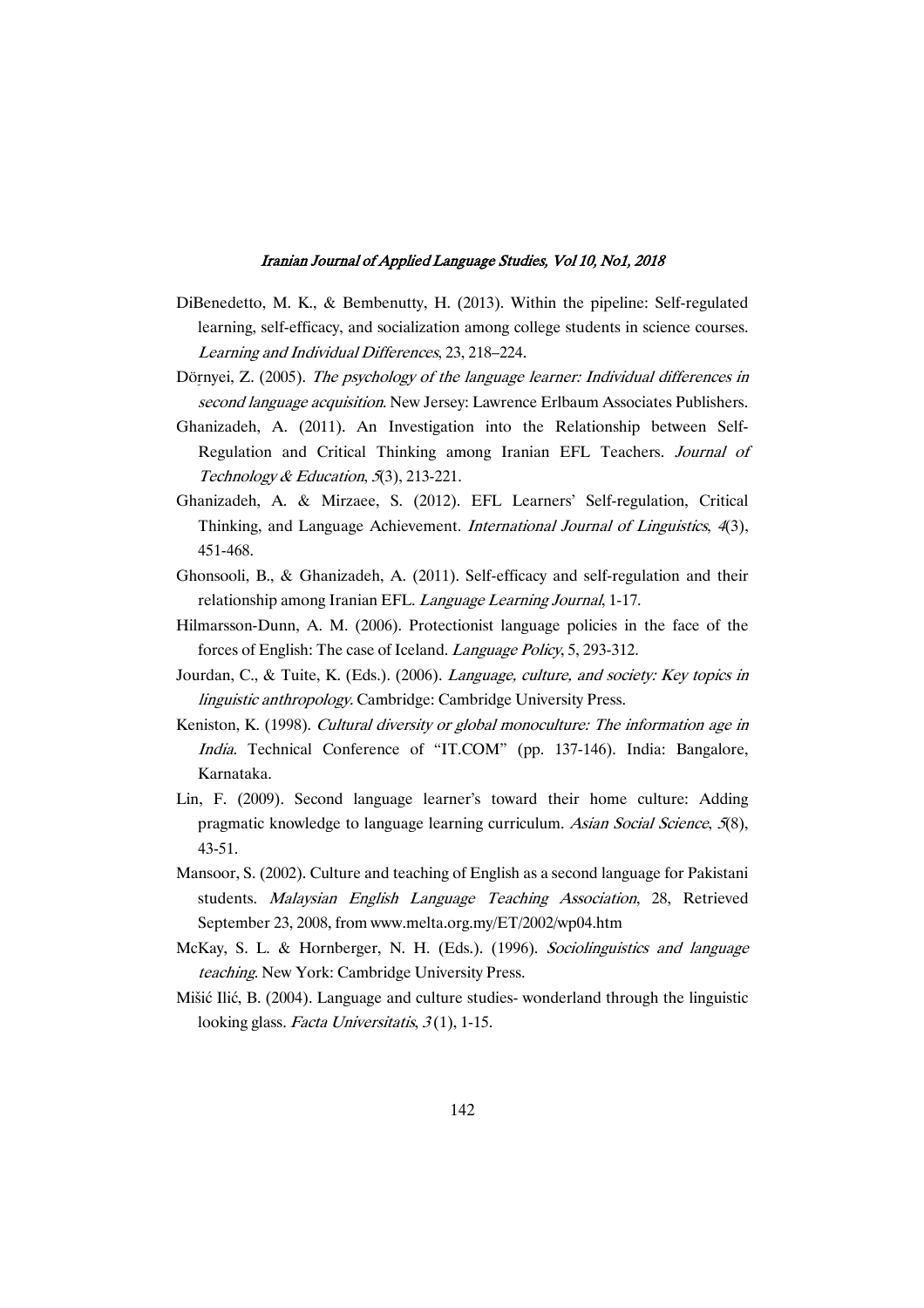- Molden, D. C. & Dweck, C. S. (2006). Finding "Meaning" in Psychology. A Lay Theories Approach to Self-Regulation, Social Perception, and Social Development. American Psychologist, <sup>61</sup>(3), 192–203.
- Monshi Toussi, M. T., Boori, A. K., & Ghanizadeh, A. (2011). The Role of EFL Teachers Self-regulation in Effective Teaching. World Journal of Education, <sup>1</sup>(2), 39-48.
- Newman, R. S. (2002). How self-regulated learners cope with academic difficulty: The role of adoptive help seeking. Theory In to Practice. <sup>41</sup>(2), 132-138.
- Paige, R. M., Jorstad, H., Siaya, L., Klein, F., & Colby, J. (1996). Culture learning in language education: A review of the literature. Intercultural Studies Project (ISP Center for Advanced Research in Language Acquisition (CARLA). Twin Cities campus: University of Minnesota.
- Paris, S. G., & Winograd, P. W. (2006). The Role of Self-regulation Learning in Contextual Teaching: Principles and practices for teacher preparation. Retrieved from: http: //www.ciera.org/library/archive/2001-04/0104parwin.htm
- Patron, M. C. (2006). "Une annee entre parentheses" French academic sojourners in Australia: The impact of social and cultural dimensions of acculturation and repatriation on perceptions of cultural identity. Unpublished doctoral dissertation, University of South Australia, Australia. Retrieved September 27, 2008, from http://epublications.bond.edu.au/hss pubs/150.
- Pintrich, P. R., & De Groot E. (1990). Motivational and self-regulated learning components of classroom academic performance. Journal of Educational Psychology, <sup>82</sup>(1), 33-50.
- Pintrich, P. R. (2004). A Conceptual Framework for Assessing Motivation and Self-Regulated Learning. Educational Psychology Review, <sup>16</sup>(4), 385-407.
- Phillipson, R. (1997). Realities and myths of linguistic imperialism. Journal of Multilingual and Multicultural Development, <sup>18</sup> (3), 238-248.
- Rahimi, A. & Sahragard, R. (2007). Critical discourse analysis. Tehran: Jungle publications.
- Randi, J. (2004). Teachers as self-regulated learners. Teachers College Record, <sup>106</sup> (9), 1825-1853.